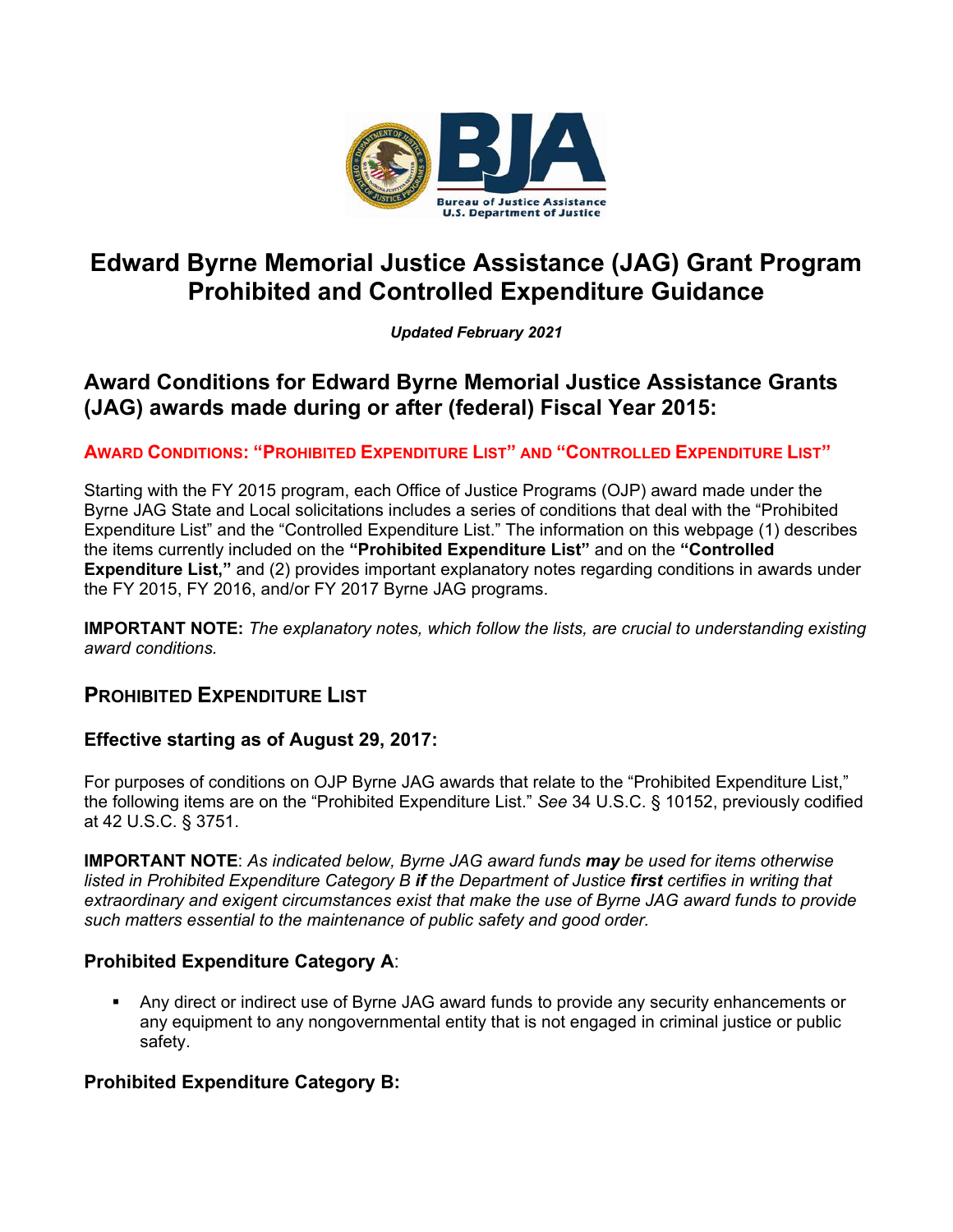**Unless the Department of Justice first certifies in writing that extraordinary and exigent circumstances exist that make the use of Byrne JAG award funds to provide such matters essential to the maintenance of public safety and good order**, the following items or matters are prohibited expenditures:

(1) Vehicles (excluding police cruisers), vessels (excluding police boats), or aircraft (excluding police helicopters).

(2) Luxury items.

(3) Real estate.

(4) Construction projects (other than penal or correctional institutions).

(5) Any similar matters or items as identified by the Department of Justice.

For purposes of item (1) above (related to vehicles, vessels, and aircraft), the following clarifications may be helpful.

"**Vehicles**" includes, without limitation:

- o Wheeled armored vehicles / Tactical vehicles.
- o Buses / Recreational vehicles.
- o Command vehicles / Mobile command and control centers.
- o Trucks, including pickup trucks.
- o Vans, including passenger vans.
- o Motorcycles.
- o Sport utility vehicles (SUVs).
- $\circ$  Segways, golf carts, all-terrain vehicles (ATVs), and similar items when and if applicable state or local law requires licensing or registration of such items.

For purposes of the "Prohibited Expenditure List," a vehicle is considered a "**police cruiser**" only if it is used by the recipient jurisdiction (or subrecipient jurisdiction, as applicable) in the ordinary course for routine police patrol within the United States.

*Vehicles (including motorcycles and SUVs) used as "police cruisers" are not included on the Prohibited List, and therefore may be acquired with Byrne JAG funds in the ordinary course, to the extent otherwise allowable under the award.*

"**Vessels**" includes, without limitation:

 $\circ$  Any form of boat or watercraft capable of holding or transporting instruments, other cargo and/or at least one person.

For purposes of the "Prohibited Expenditure List," a "vessel" is considered a "**police boat**" only if it is used by the recipient jurisdiction (or subrecipient jurisdiction, as applicable) in the ordinary course to conduct law enforcement operations within the United States.

*Vessels used as "police boats" are not included on the Prohibited List, and therefore may be acquired with Byrne JAG funds in the ordinary course, to the extent otherwise allowable under the award.*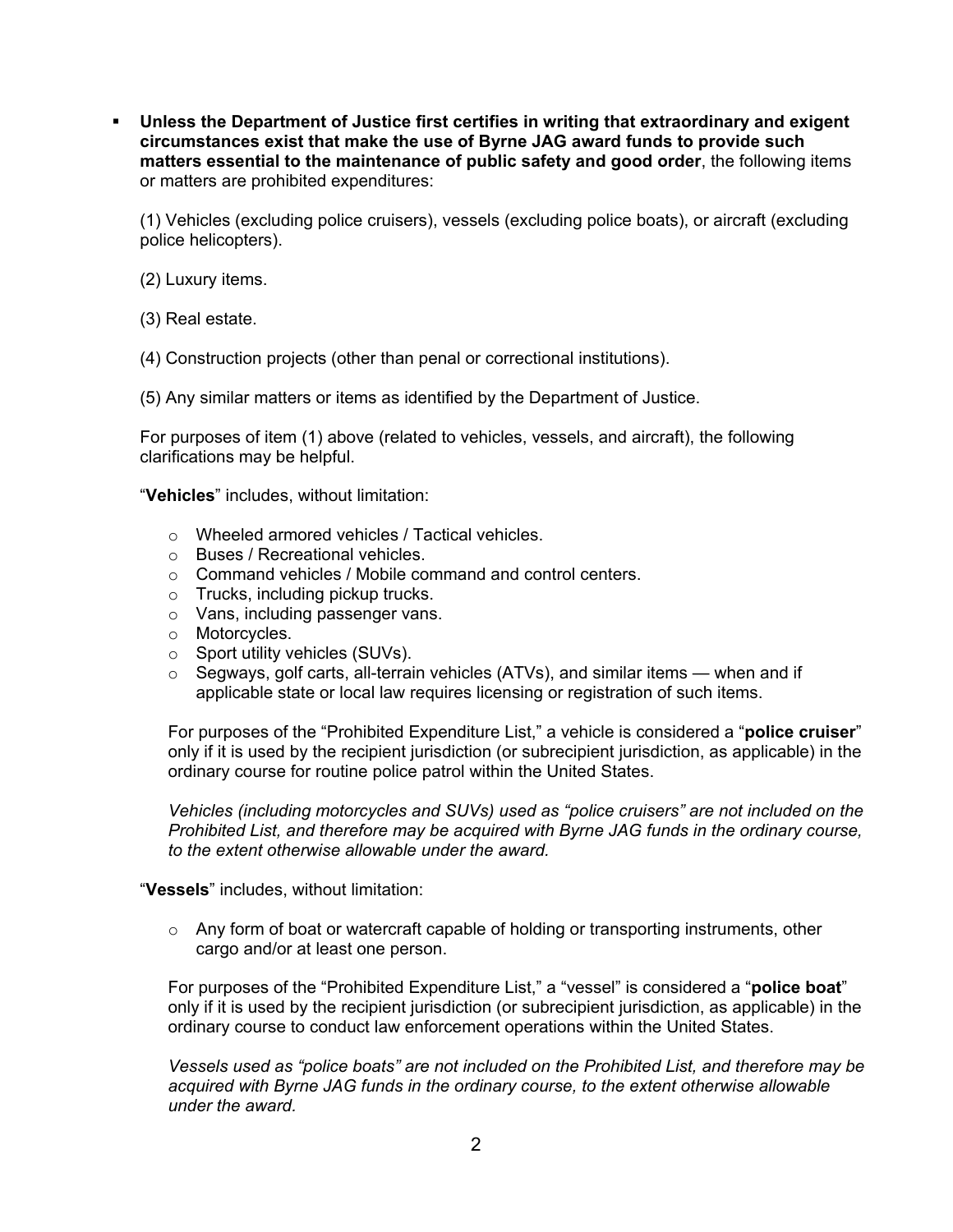"**Aircraft**" includes, without limitation:

- $\circ$  Any craft designed to move instruments, other cargo, and/or at least one person through the air, such as helicopters or airplanes (rotary-wing or fixed-wing aircraft).
- $\circ$  Unmanned aerial systems (UAS), unmanned aircraft (UA), and/or unmanned aerial vehicles (UAV).

For purposes of the "Prohibited Expenditure List," a helicopter is considered a "**police helicopter**" only if it is used by the recipient jurisdiction (or subrecipient jurisdiction, as applicable) in the ordinary course to conduct law enforcement operations within the United States.

*Aircraft used as "police helicopters" are not included on the Prohibited List, and therefore may be acquired with Byrne JAG funds in the ordinary course, to the extent otherwise allowable under the award.*

#### **Requesting a Certification regarding items in Prohibited Expenditure Category B**

With respect to items in Prohibited Expenditure Category B — that is, items and matters that appear on the "Prohibited Expenditure List" *only if* the Department of Justice has **not** made the required certification of "extraordinary and exigent circumstances … that make use of [award funds] ... essential to the maintenance of public safety and good order" — a recipient may request that the Department of Justice make the required certification by making a submission to OJP as described below.

The recipient may **not** obligate (or "use") any Byrne JAG award funds for the item until and unless the Department of Justice makes the required certification.

To request a Department of Justice certification of "extraordinary and exigent circumstances … that make use of [award funds for the requested item or matter] … essential to the maintenance of public safety and good order," the recipient must:

1. Using the JustGrants system (JustGrants) submit a "Programmatic Cost Change" Grant Award Modification (GAM), marked "Other" and with "JAG - DOJ certification request - extraordinary and exigent; essential" typed in the available text box.

2. Attach to the GAM:

A letter, on the letterhead of the recipient jurisdiction and signed by the recipient's "authorized representative" for the particular Byrne JAG award in question, that:

(a) Indicates the use of Byrne JAG award funds as to which the recipient requests the required certification and the award number of the Byrne JAG award from which funds would be obligated and used.

(b) Provides a general description of the recipient (or subrecipient, if applicable) that will use award funds for the requested purpose.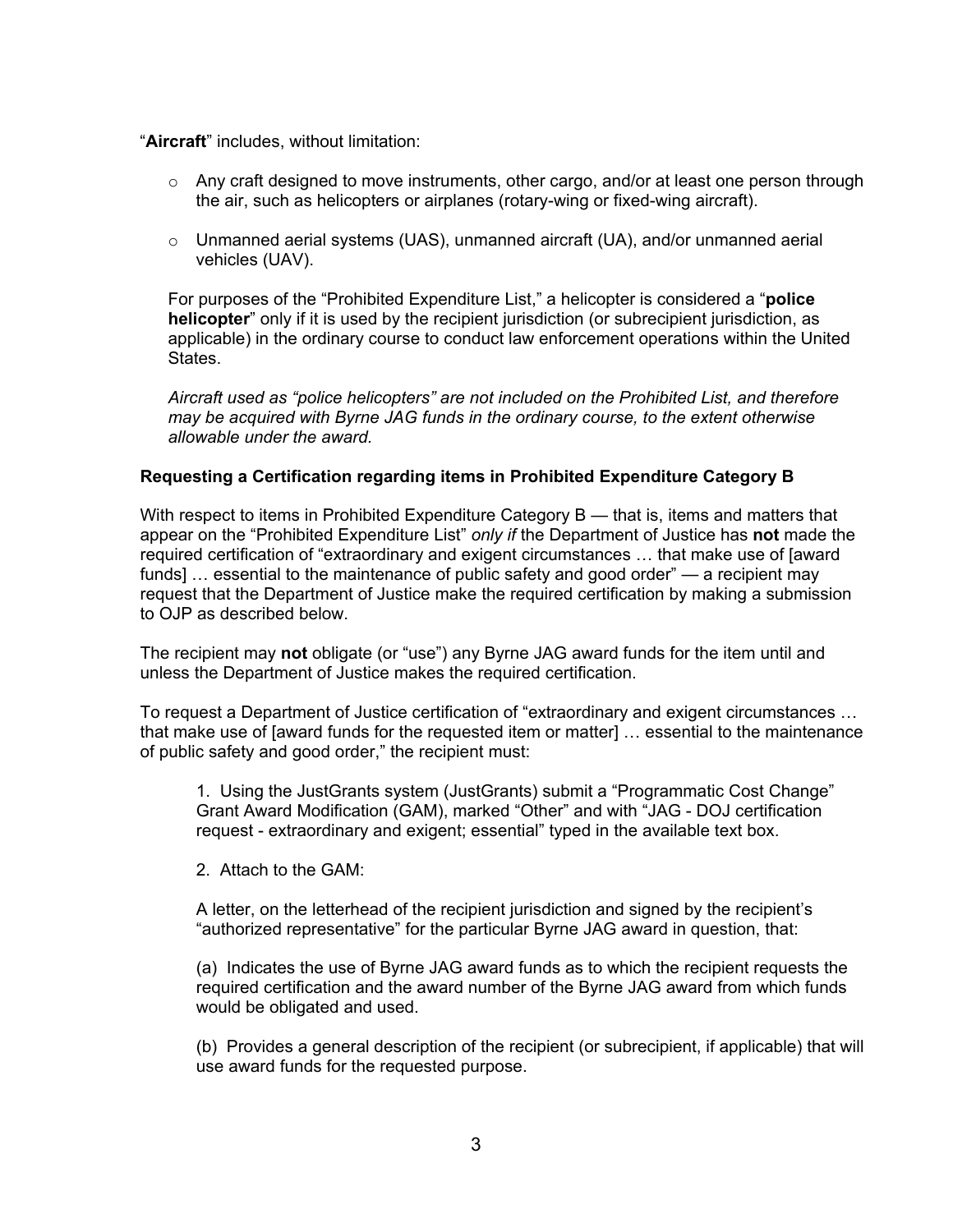(c) Indicates the amount of award funds that would be used for the requested purpose, if the Department of Justice makes the required certification.

(d) Sets out a detailed justification that provides sufficient information to support a Department of Justice finding and certification that "extraordinary and exigent circumstances" exist that make use of the Byrne JAG award funds for the requested purpose "essential to the maintenance of public safety and good order."

(e) If the recipient requests a certification with respect to unmanned aerial systems (UAS), unmanned aircraft (UA), and/or unmanned aerial vehicles (UAV), please note that the Office of Justice Programs (OJP) is in the process of updating policies and procedures regarding the purchase of UAS/UAV/UAs. No requests for prior approval for UAS/UAV/UAs will be considered until the policies and procedures have been updated and additional guidance has been provided to the field. (July 2020)

If the Department of Justice makes the required certification, the recipient will be notified and will receive a copy of the Department certification.

#### **Prohibited Expenditure List, as in effect before August 29, 2017:**

• See Important Explanatory Notes, below.

## **CONTROLLED EXPENDITURE LIST**

### **Effective starting as of August 29, 2017:**

 For purposes of conditions on OJP Byrne JAG awards that relate to the "Controlled Expenditure List," no items appear on the "Controlled Expenditure List."

### **Controlled Expenditure List, as in effect before August 29, 2017:**

• See Important Explanatory Notes, below.

## **IMPORTANT EXPLANATORY NOTES ON BYRNE JAG AWARD CONDITIONS**

- **The precise conditions that apply** to a Byrne JAG award with respect to the "Prohibited Expenditure List" and the "Controlled Expenditure List" **vary** depending on whether the award was made under the FY 2015, FY 2016, or FY 2017 Byrne JAG Program. To determine which conditions apply to a particular OJP award, refer to the award conditions that accompany the particular **award document**.
- **The contents of both lists have changed over time.** As discussed in more detail below, recipients and others are to refer to *the version of each list that applied at the time* of an actual or proposed obligation ("use") of (federal) Byrne JAG award funds, as well as the conditions in the particular Byrne JAG award. Archival information that includes prior versions of both lists (which are incorporated by reference herein) may be accessed at : [https://bja.ojp.gov/sites/g/files/xyckuh186/files/media/document/controlledequipmentimplementa](https://bja.ojp.gov/sites/g/files/xyckuh186/files/media/document/controlledequipmentimplementation%20guidance_jag_2015.pdf) tion%20quidance\_jag\_2015.pdf.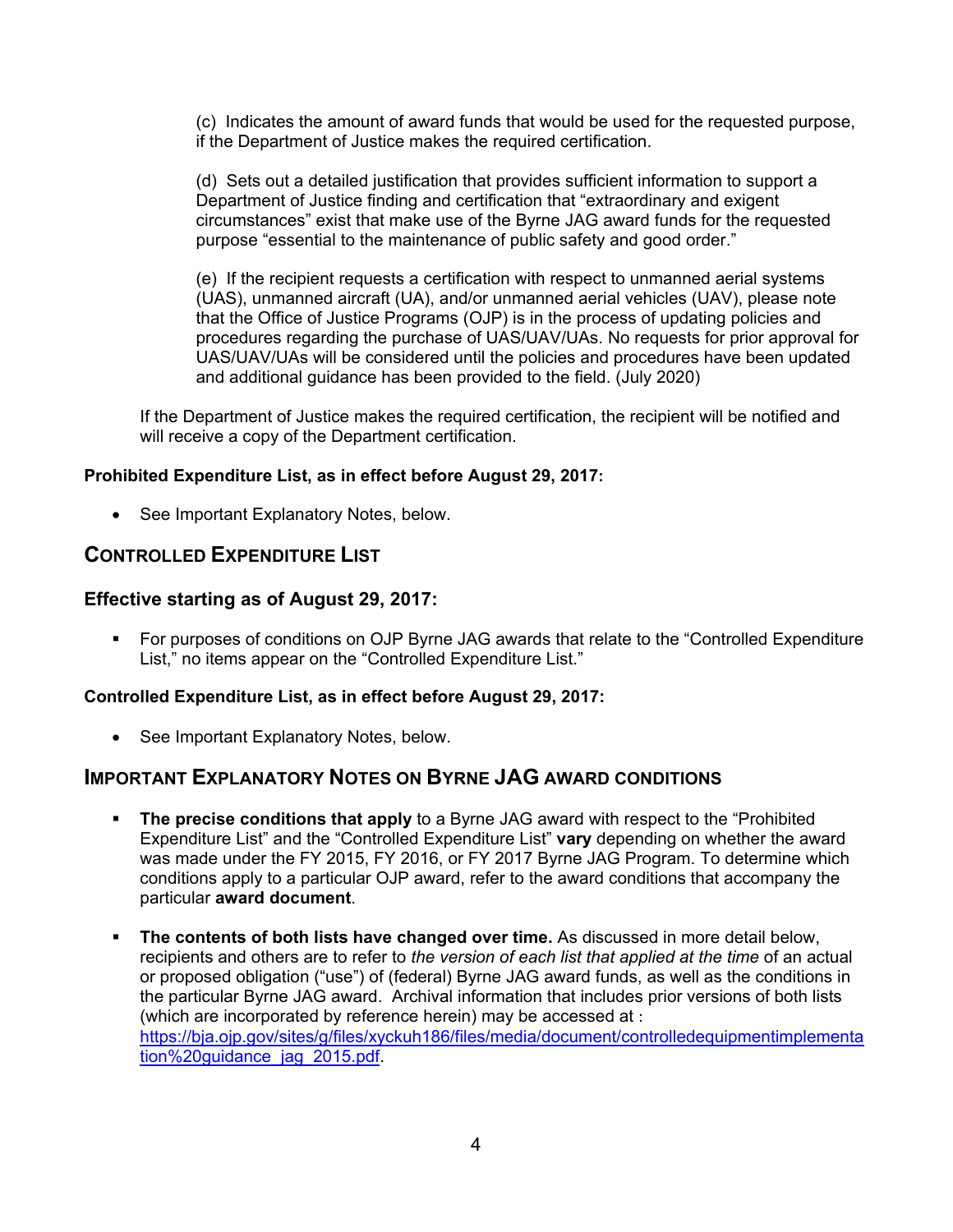- **Pertinent dates — "use of federal funds," "purchase under the award," and related matters**. For purposes of conditions on Byrne JAG awards that relate to the "Prohibited Expenditure List" or the "Controlled Expenditure List":
	- $\circ$  Award funds are not considered "used for items that are listed" on the "Prohibited" Expenditure List" or "Controlled Expenditure List" "at the time of purchase or acquisition" until such time as (federal) Byrne JAG award funds are either (1) obligated for the purchase or acquisition of the item, or (2) obligated to reimburse a recipient for the costs of a purchase or acquisition initially made with the funds other than federal funds awarded by OJP (*e.g*., the costs of a purchase or acquisition initially made with the recipient's own nonfederal funds).
	- o Similarly, an item on either the "Prohibited Expenditure List" or the "Controlled Expenditure List" is not considered "purchased under the award" or "acquired through a federal program" until such time as (federal) Byrne JAG award funds are either (1) obligated for the purchase or acquisition of the item, or (2) obligated to reimburse a recipient for the costs of a purchase or acquisition initially made with the funds other than federal funds awarded by OJP (*e.g*., the costs of a purchase or acquisition initially made with the recipient's own nonfederal funds).
	- $\circ$  The "allowability" of a cost for purchase or acquisition of an item on the "Prohibited" Expenditure List" or the "Controlled Expenditure List" is determined as of the date of the pertinent obligation of (federal) award funds either (1) for the purchase or acquisition of the item, or (2) to reimburse the award recipient for the costs of a purchase or acquisition initially made with the funds other than federal funds awarded by OJP.
	- $\circ$  The applicability of a requirement with respect to transfer or sale of an item "on the Controlled Expenditure List" — or a requirement with respect to notice to OJP prior to disposal of such an item — is determined at the time of the transfer, sale, or disposal. That is, the requirement applies if the item is "on the Controlled Expenditure List" *at the time of the transfer, sale, or disposal*.
	- $\circ$  In the event that an item is removed from the "Controlled Expenditure List," any requirements (related to that item) for "incident reporting" and for adoption of standards shall cease as of the date it is removed from the "Controlled Expenditure List."
	- o Should a recipient have a question regarding whether an item appears (or appeared) on the "Prohibited Expenditure List" or the "Controlled Expenditure List" as of a particular date, the recipient is to contact OJP for clarification.